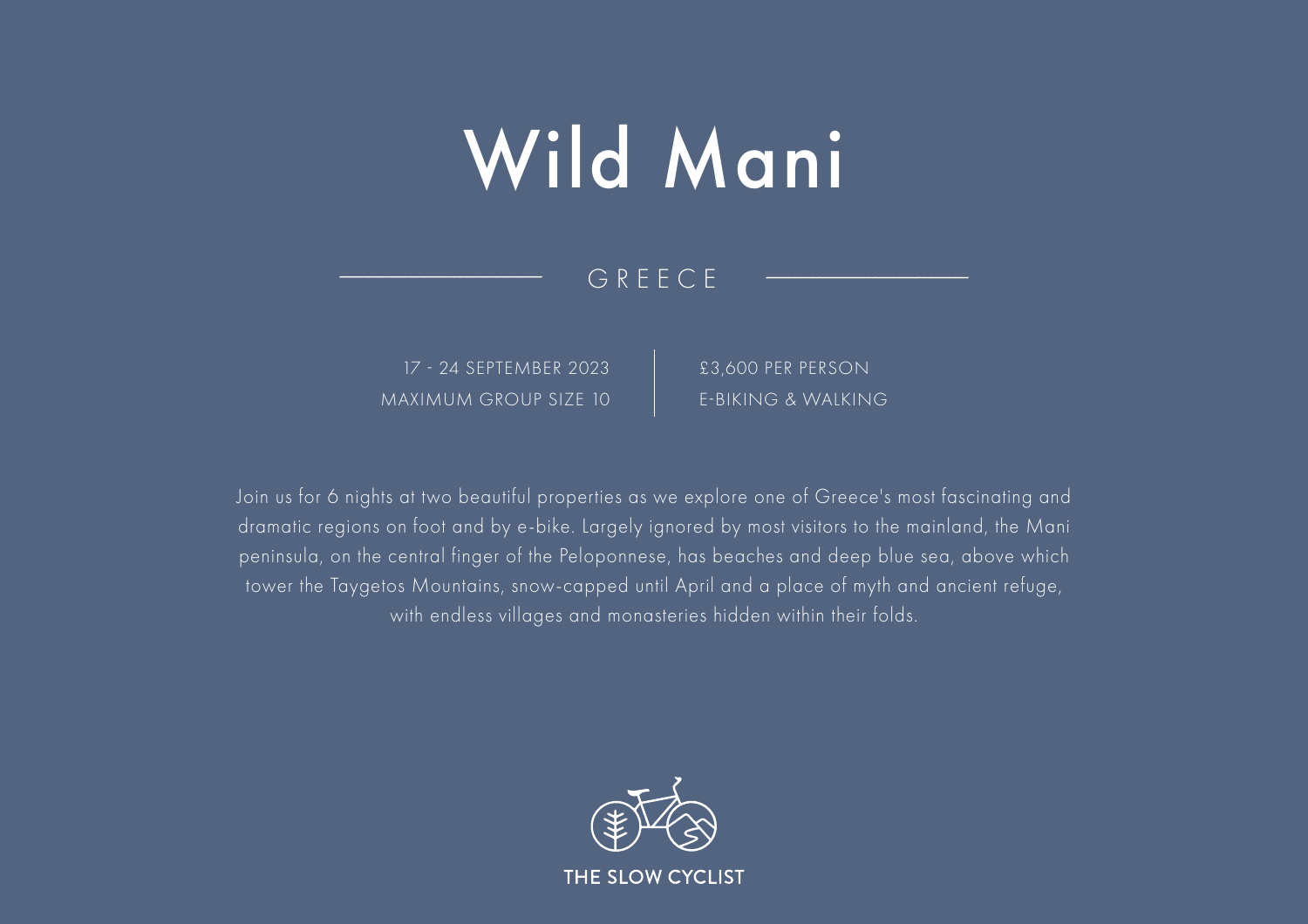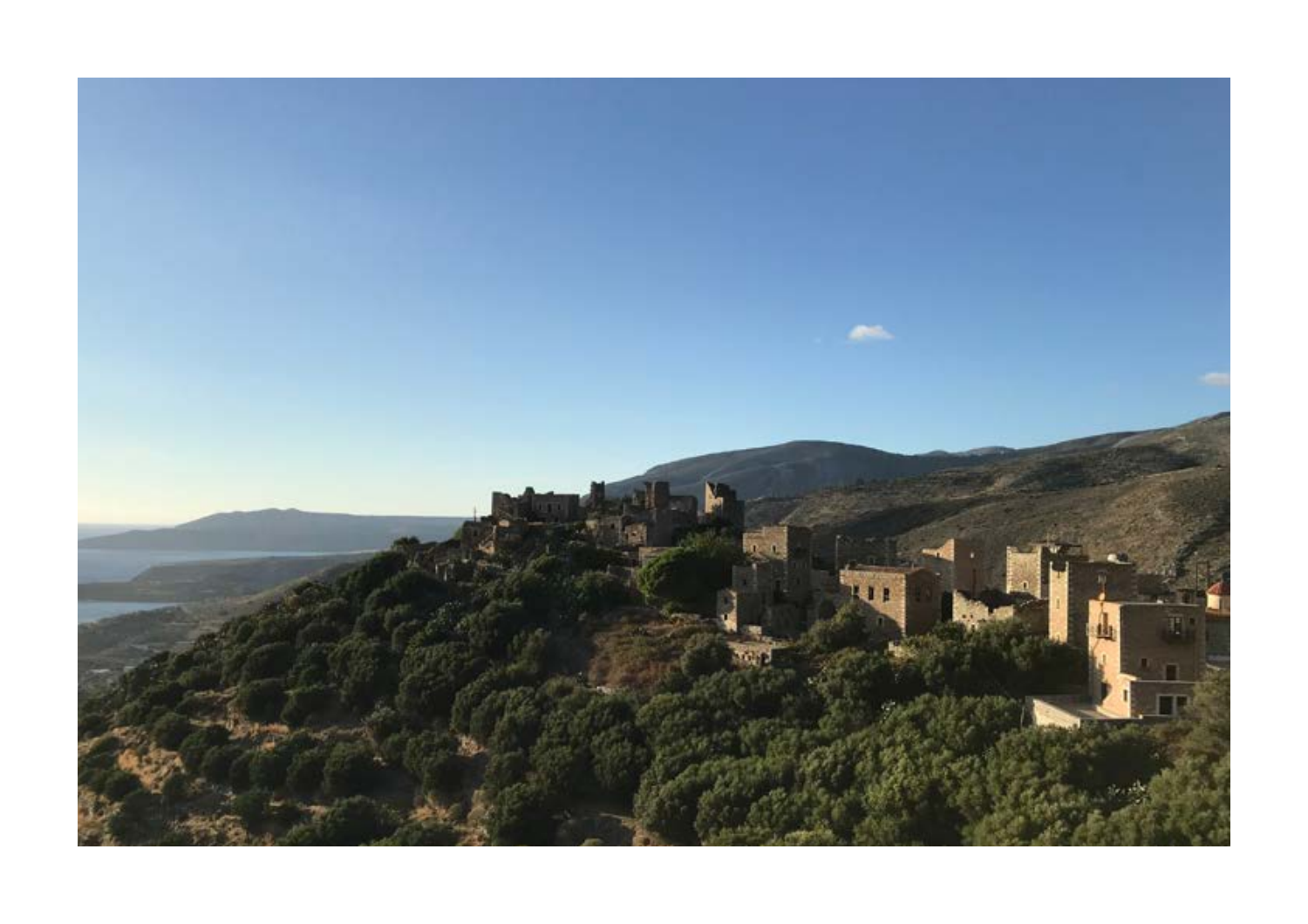### Welcome to The Slow Cyclist in the Mani



Hello and welcome to The Slow Cyclist. Since 2015 we have been leading journeys to places we love, and where we're confident we have the finest contacts to help us create memorable holidays for our guests. The Inner and Outer Mani, with their beguiling and contrasting landscapes, ancient history, sense of place and wonderful hospitality are such a find. A few years ago I spent some time meandering through its largely abandoned villages at the start of my honeymoon, and had been looking for an excuse to go back ever since. In 2019 I returned on my bicycle. I found the place to be as enthralling as I remembered, perfectly suited to a few days slow exploration in the company of friends, and with Citta dei Nicliani and Liodentra to return to each evening, I can think of very few ways I'd rather spend a week. I hope you agree, and that you end up loving it as much as I do!

Oli Broom Founder & Managing Director, The Slow Cyclist

 $^{\prime\prime}$  Immaculate planning, great staff, wonderful locations, delicious food and stunning scenery! Not sure what you could add to make it better! "

Chris L

 $\mu$  Simply the best holiday we have ever had. Amazing scenery and cultural interactions. The guiding team were excellent and we had some beautiful spots for lunch with glorious food. I cannot recommend highly enough "

Max P.

3

" Another indescribably wonderful holiday. There is something about mountains and sea combined with sun and antiquity. Truly hard to beat. "

Yda M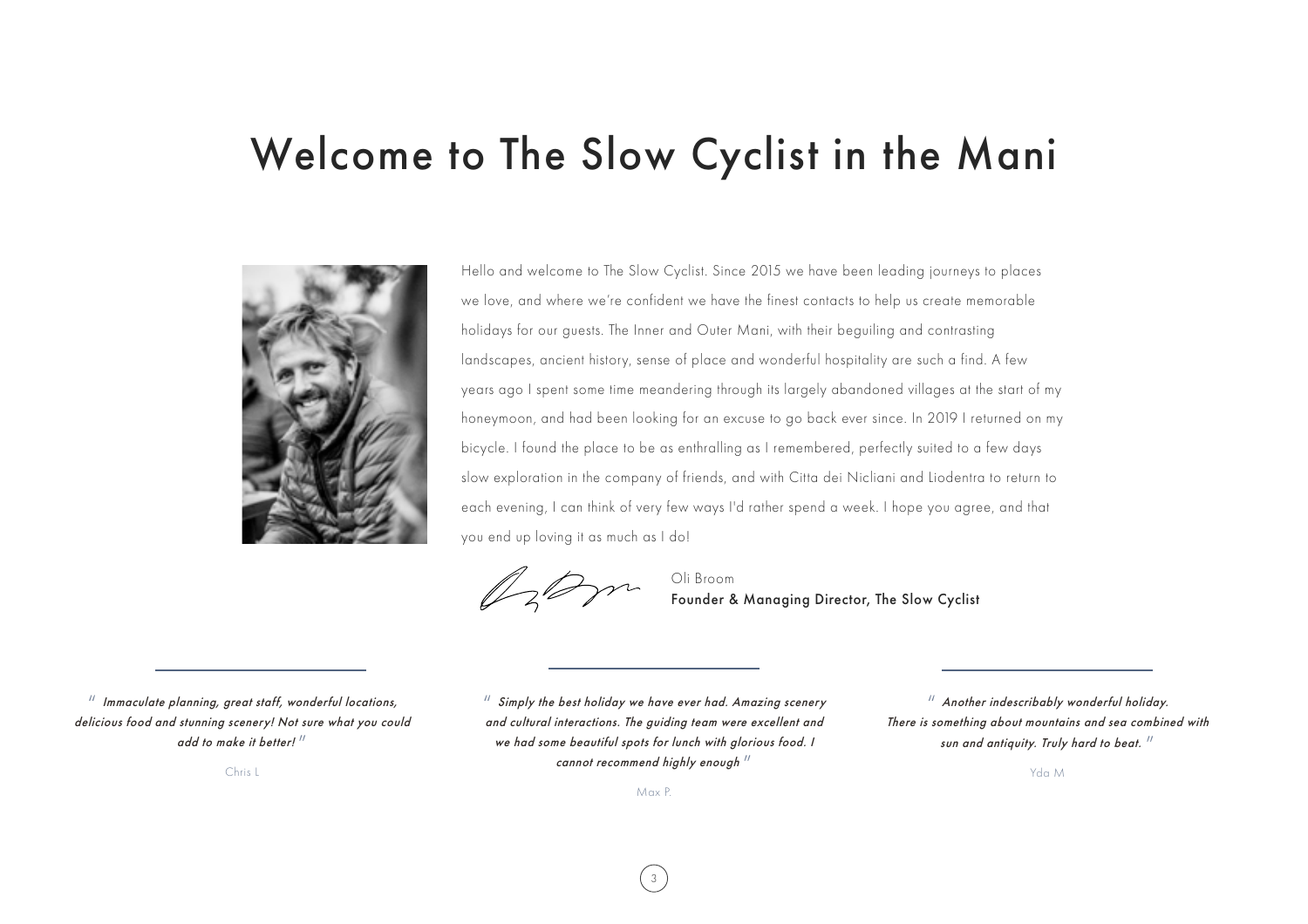# Introduction

### ABOUT THIS JOURNEY

There are two distinct regions to the Mani. We start our journey on its southern tip with three nights in Kitta, near Vathia, enjoying walks and bike rides amid the stark beauty and iconic tower houses of the Inner Mani, with peaceful and turquoise swim spots aroiund every corner. We then cycle and boat north to the Outer Mani and the hills around Kardamyli: green, full of wildflowers and olive groves and home for much of his life to celebrated travel writer Patrick Leigh Fermor. There we will spend two full days exploring the hills and villages around charming Kardamyli and the Ridomo Gorge.

### ETHOS

Of the many guests we have hosted over the years, the vast majority have been curious travellers with a bit of juice in their legs, approaching their time with us as a slow journey rather than a test of fitness. That's not to say we don't ride hard sometimes, just that we are often distracted by the food, history and people that make the places we travel to so special. When we see something interesting, we tend to stop and take it in rather than race by.

#### SEASON

In April and May the hills and olive groves are carpeted in wildflowers. In September and October the sea is particularly warm after a long hot summer. In both spring and autumn the weather tends to be good, with day-time temperatures of between 20 and 30°. Evenings are milder. Rain is uncommon but not unheard of.

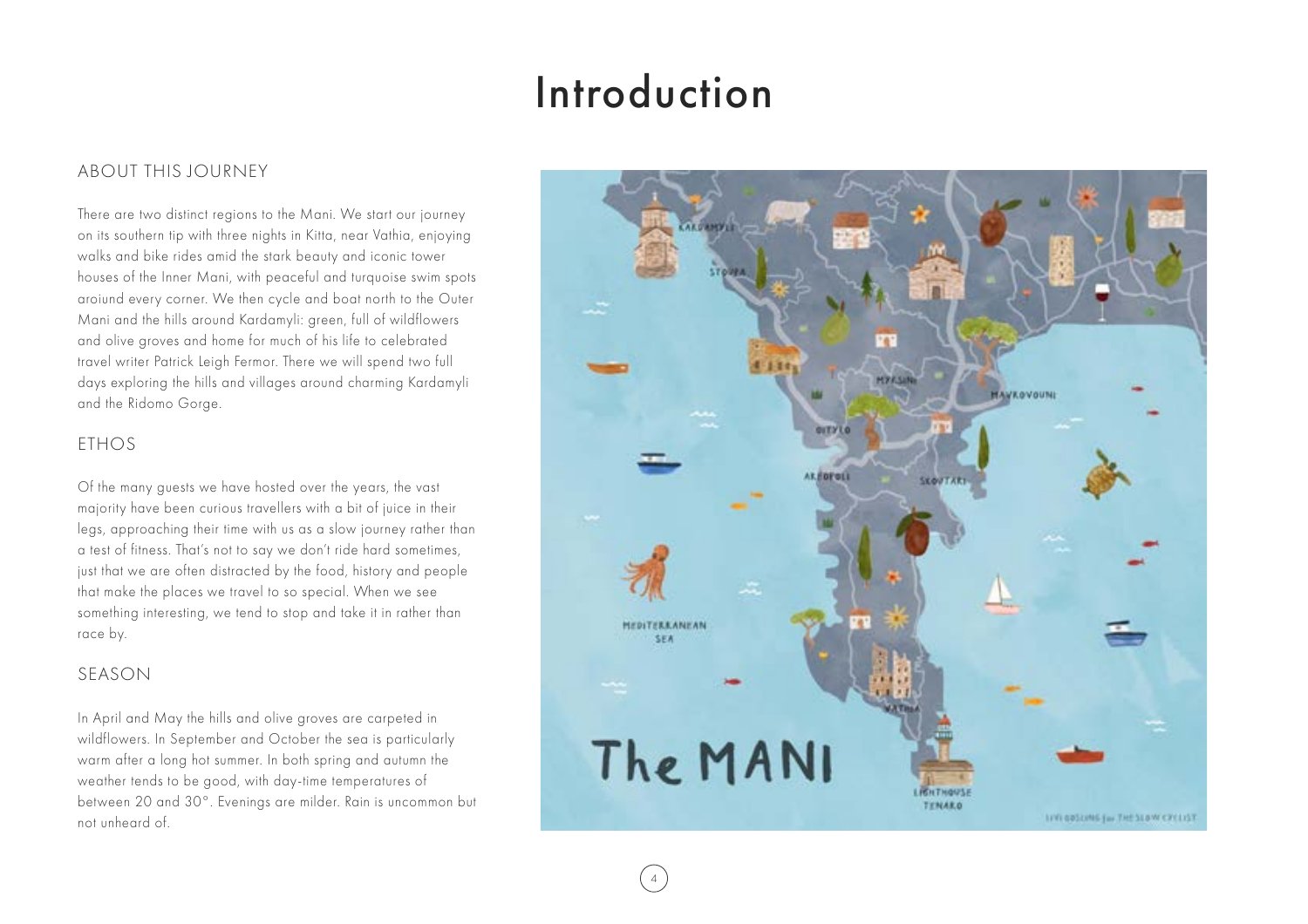## The Properties



### NIGHTS 1, 2 & 3 - CITTA DEI NICLIANI

Our first three nights will be spent at [Citta dei Nicliani](https://www.cittadeinicliani.com/) in the village of Kitta, a little inland from Gerolimenas, in the southern or Inner Mani. This small boutique hotel will be exclusively ours for three nights. The building is a designated ancient monument that was built in the middle of the 18th century. During the Ottoman period, Kitta was the birthplace of the Nicliani, a strong Mani clan who were at the forefront of the Greek liberation campaign. In the early 20th century the buildings were home to the Greek Royal Gendarmerie. They were abandoned after WWII and lay derelict until the site was bought and refurbished by Panos, our host, and his family. N.B. The photo above is of Gerolimenas, a sleepy village nearby, and a lovely spot for a swim. [Learn more about](https://www.cittadeinicliani.com/)  [Citta dei Nicliani](https://www.cittadeinicliani.com/)



#### NIGHTS 4, 5 & 6 - LIODENTRA

Set amid olive groves a few metres from a lovely pebble beach on the edde of Kardamyli, Liodentra is a private villa owned by a family who live in nearby Kalamata. With magnificent views of the Taygetos mountain range and the deep blue of the Messinian Gulf, the very comfortable accommodation is arranged in three buildings around a 13 metre swimming pool. There are two double rooms and three twins, all en-suite. [Learn more](https://www.liodentra.gr/) [about L](https://www.liodentra.gr/)iodentra

SINGLE SUPPLEMENTS: although we welcome solo travellers, due to the arrangement of rooms at both properties, and the small group size, we are unable to offer the option of a single room so rooming will be on a twin basis.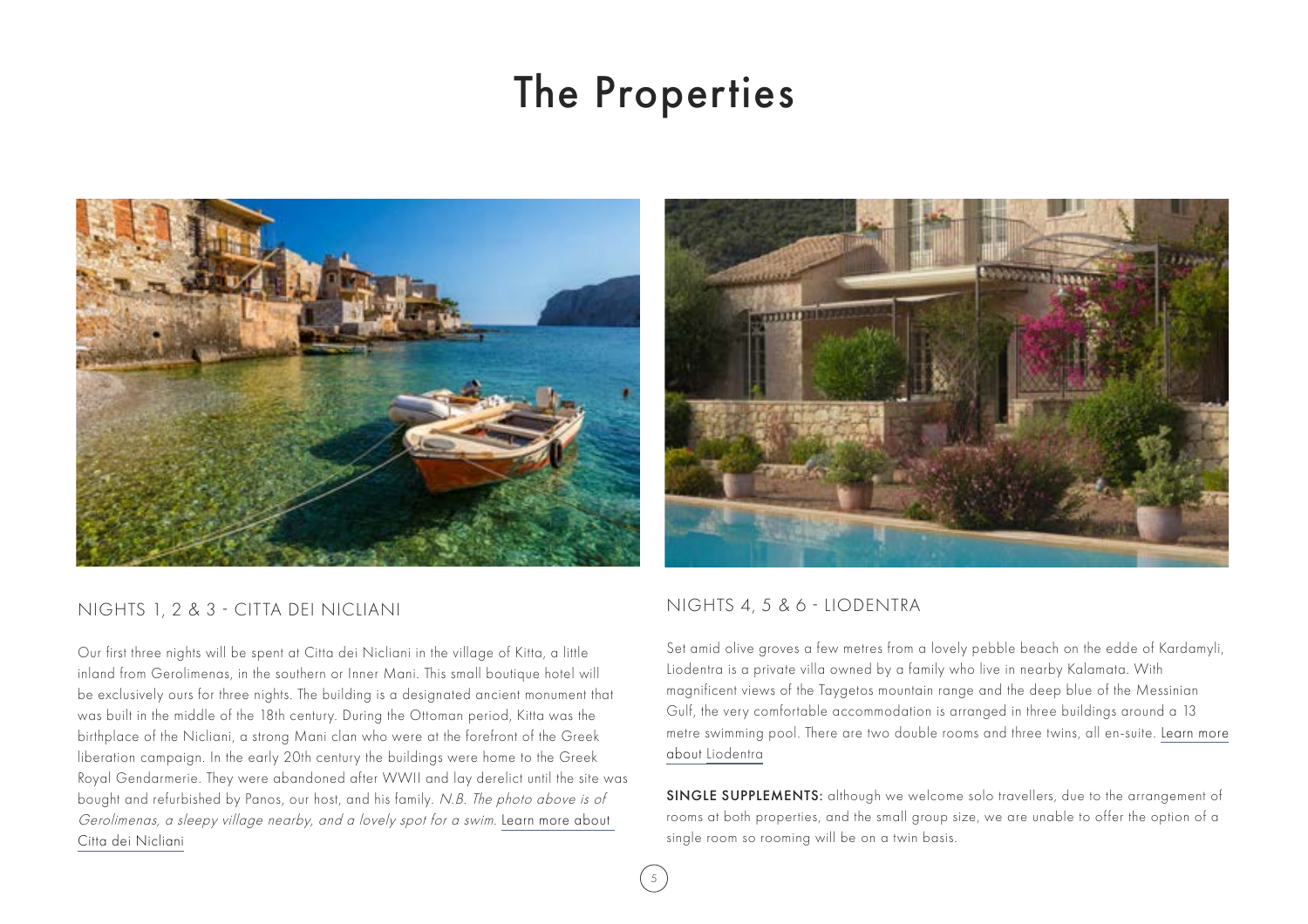# **Itinerary**

#### DAY 1 - ARRIVAL transfer 3.5 hours

A member of The Slow Cyclist team will meet you at the airport and accompany you to the tiny, sleepy village of Kitta, near Vathia, in the Inner Mani. We spend the first of three nights at [Citta dei Nicliani](https://www.cittadeinicliani.com/), an 18th century restored boutique hotel in the heart of the village, enjoying views of the sea and the surrounding landscape.

#### DAY 2 - NICLIAN VILLAGES morning cycle 17 kms - afternoon cycle 16 kms

Our gentle introduction to the Mani takes us on a loop of the ancient heart of Niclian warriors. Once heavily populated, feudal and fierce, the region is now a forgotten outpost, dripping with derelict churches and monasteries, battlements and overgrown ancient olive groves. We'll meander inland and towards the sea, with plenty of opportunities to swim. A seafood dinner will be in nearby Gerolimenas.

#### DAY 3 - JOURNEY TO THE UNDERWORLD morning cycle 31 kms - afternoon cycle 18 kms

Myth suggests the cave network at the southern tip of the Mani was the entrance to Hades. Today we'll see for ourselves, as we cycle to the southernmost point of mainland Europe. After visiting the deserted Roman mosaics at Kokkinogia it's lunch beside the sea at Porto Kaigo. On our way back we'll visit Vathia, the best preserved abandoned village in the region, before landing back at Kitta for our final evening in the south.

#### DAY 4 - AREOPOLIS AND NORTHWARDS morning cycle 30 kms

Today we travel from the Inner to the Outer Mani, but there's some toil in doing so. We leave Kitta on bikes and pedal north towards beautiful Areopolis, named after the God of War, and the capital of the Mani. On the way we'll meet some local characters and storytellers. After time to explore and lunch in nearby Limeni, we'll travel north on the water - with swimming on the way - to Kardamyli, from where it's a 5 minute walk to [Liodentra](https://www.liodentra.gr/), our home for the next three nights.

DAY 5 - CRATER & KAMPOS LOOP morning cycle 33 kms - afternoon walk 12 kms

Today begins with a beautiful ride towards the Ridomo Gorge on quiet backroads and tracks. Lunch will be in the meadows before an amazing ride to Kampos to visit an olive oil producer. The day finishes with a walk along the coast into Kardamyli. A barbecue dinner is at Liodentra.

DAYS 6 & 7 - KASTANIA LOOP morning cycle 23 kms - afternoon cycle 20 kms

We begin today with a cycle up and out of Kardamyli, visiting the neo-classical former home of Patrick and Joan Leigh Fermor. Then it's on to Exohori where we will visit a number of interesting people and places. In tiny, hilltop Kastania we'll have lunch and visit one or two of its 11 churches. It's an amazing cycle back to Kardamyl in the afternoon in time for a special dinner in town on this, your last with us. The following morning we will drive you to the airport for your flight.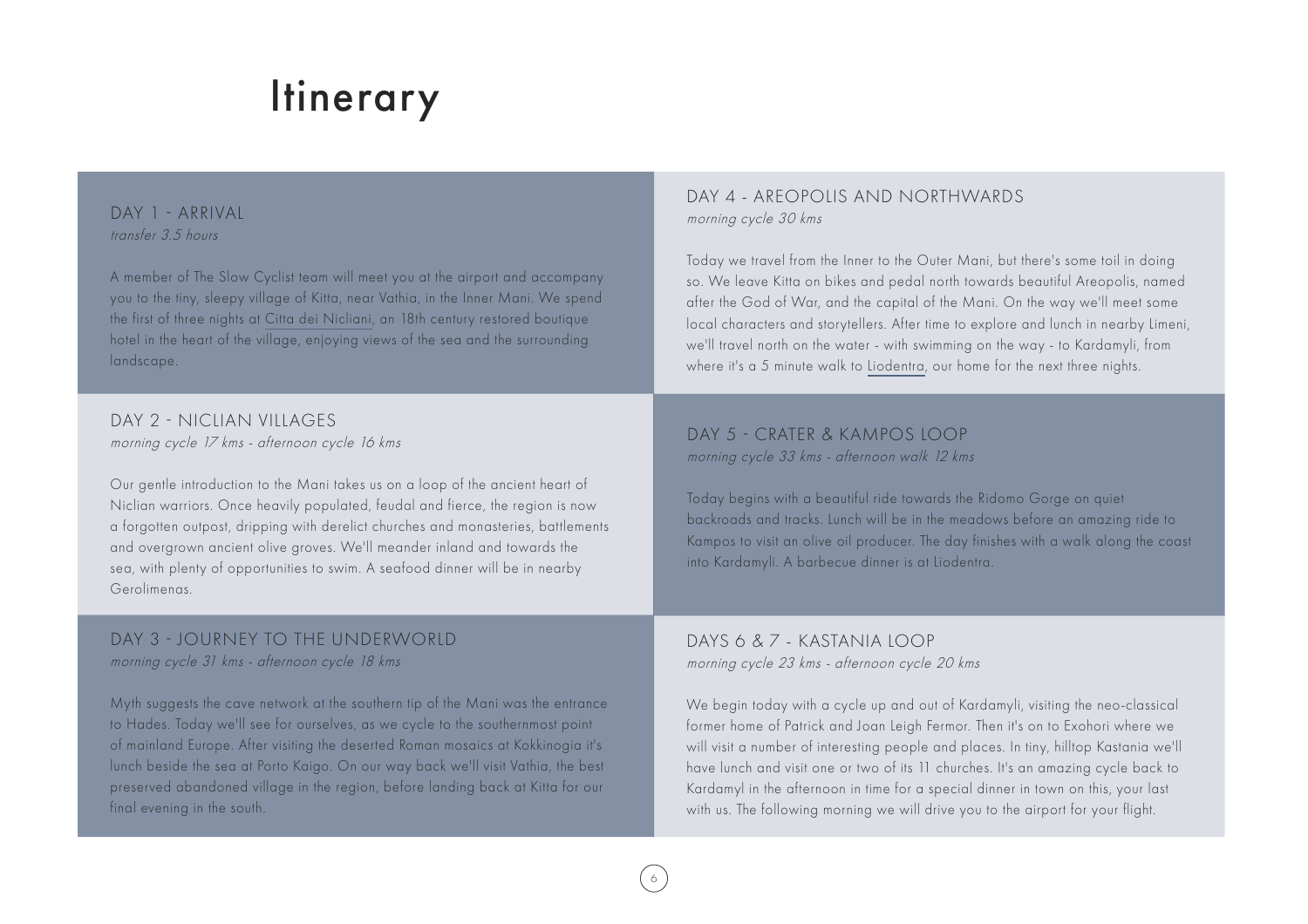# What to Expect

#### HOST, GUIDES & SUPPORT

Throughout your time in the Mani you will be hosted by a member of The Slow Cyclist team from the UK. In addition, your two local bicycle and walking guides will remain with you for the whole week. As ever on our trips, a support vehicle will be avialable for those who do not wish to complete bike rides or walks.





### THE WALKING & E-BIKING

Your time on the move will be spent on electric bikes and on foot. The walking sections of the journey take you on ancient shepherd's paths across pastoral landscapes, through mountain villages and along dramatic coastal tracks. The cycling is almost exclusively on quiet tarmac roads - they are a cyclist's dream, with very few cars. The Taygetos Mountains run like a spine north to south. They are steep and dramatic, and there are a few long hills – both up and down – along the route. That said, you will always have time to experience village life and to gaze at the magnificent views.

#### FLEXIBILITY

We believe that travel is at its best when flexible and we will have that in mind throughout your time with us. After all, this is your holiday and we want to you to have the perfect week away with your friends. Of course, the fact that we're based in just two properties over the six nights means there is little pressure to move much; if you would rather relax than cycle or walk, you may. Another point on flexibility: when reading this itinerary please bear in mind that our guides know the Mani well, and will inevitably adapt routes to suit your abilities and tastes. So you are bound to have experiences, see places and meet people that we haven't listed here. Equally there may be occasions when, for good reason, we cannot fulfil every detail in the itinerary. Please treat distances as estimates.

#### FOOD & DRINK

The local food is simple, fresh, delicious and the very definition of organic. Locals grow their own vegetables and rear their own animals. Seafood is a staple, often grilled on an open fire. Local cheeses and extra virgin olive oil are plentiful. Traditional puddings of homepreserved fruits and sweet pastries are served alongside thick yogurt. Local wines are some of the finest in the country.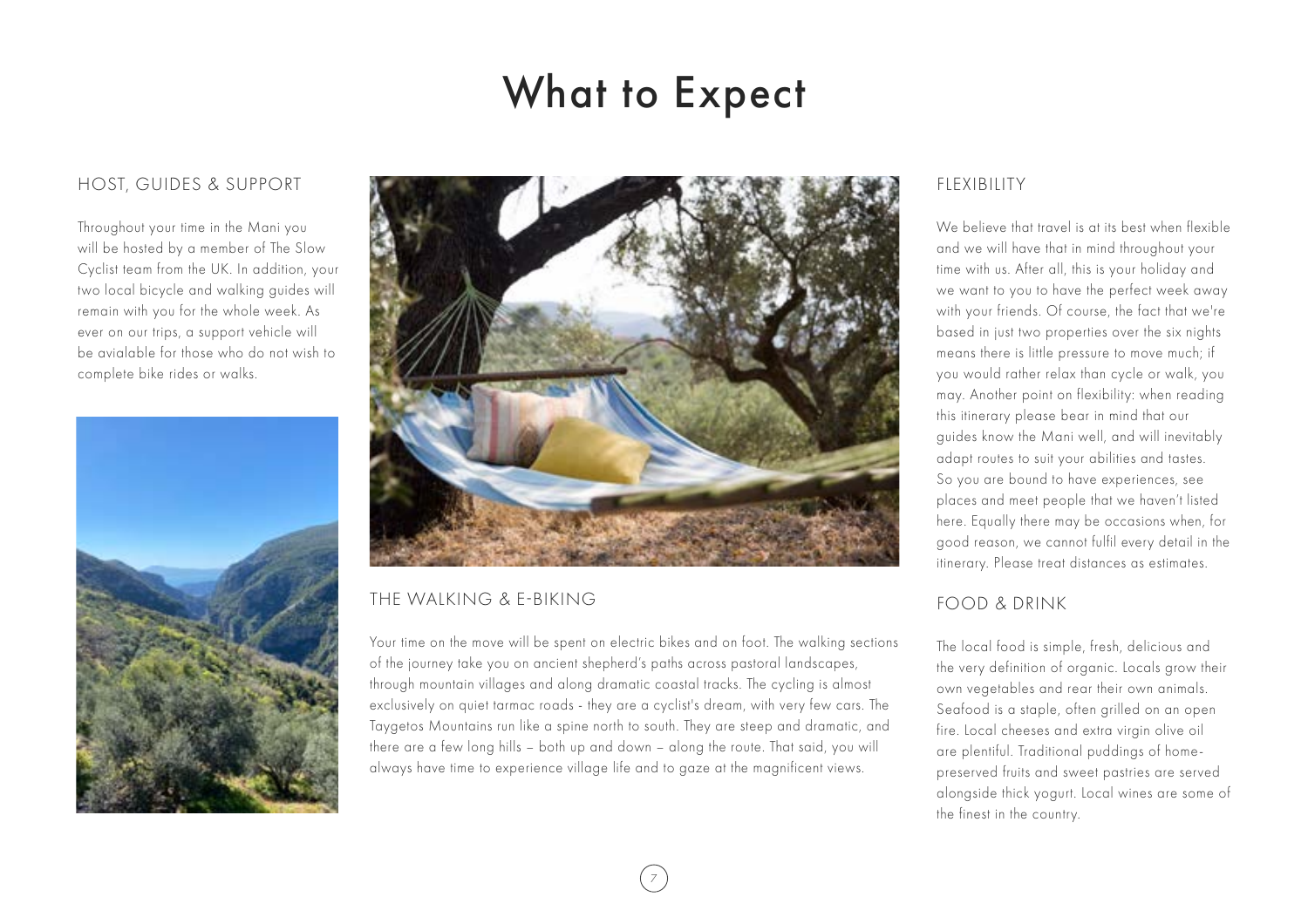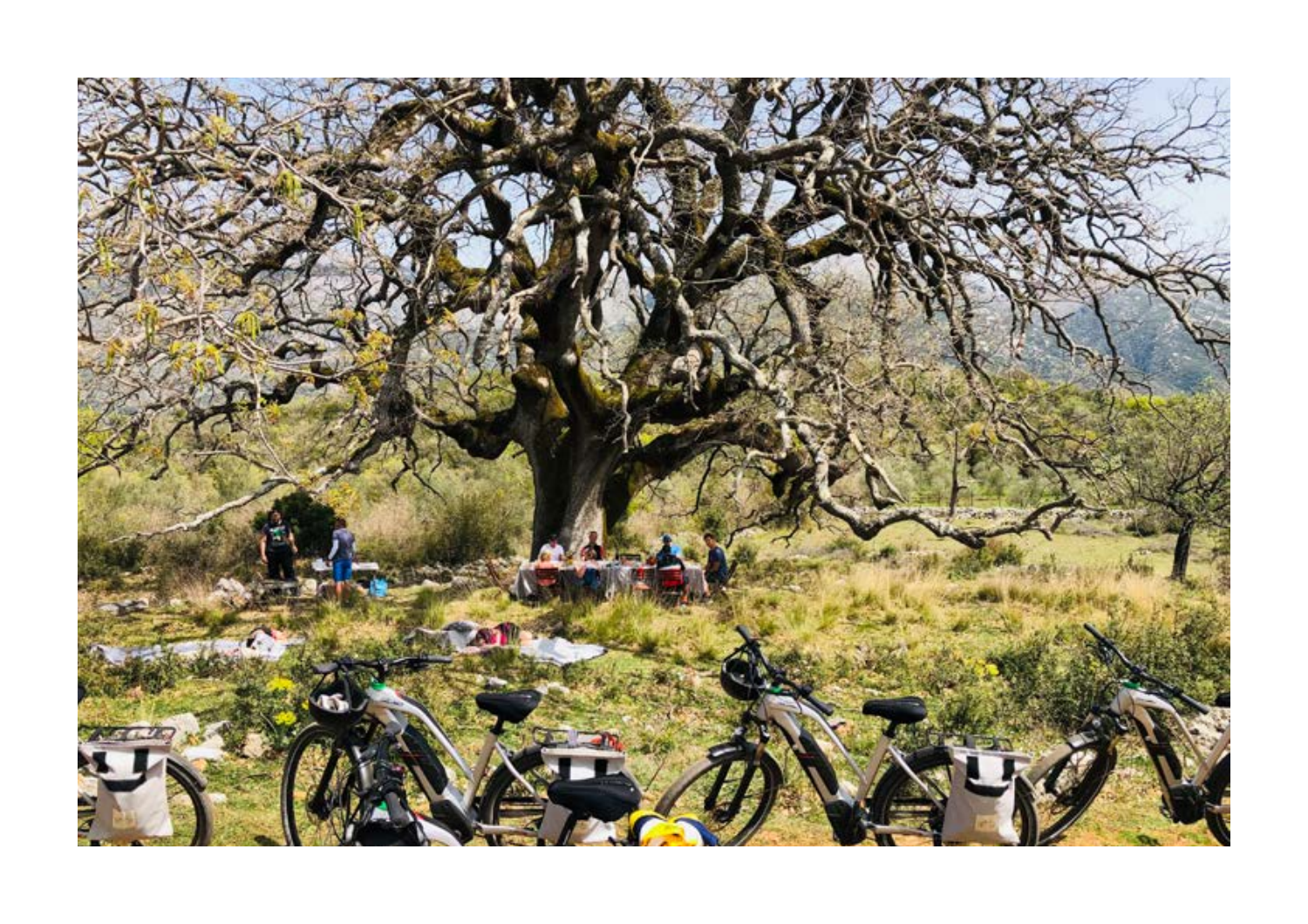# Pricing & Booking



#### PRICE

#### £3,600 per person

#### WHAT IS INCLUDED?

- Group airport transfers (1 x arrival, 1 x departure)
- Support vehicle
- Slow Cyclist host & English-speaking local guides
- All accommodation, meals, snacks & drinks
- All activities
- E-bike & helmet hire
- 100% financial security
- Donation to a cause aligned with our values

Flights, personal costs, travel insurance and visas (if required) are excluded.

#### HOW TO BOOK & PAY

If you would like to book please visit [Find a](https://bookings.theslowcyclist.co.uk/)  [Trip](https://bookings.theslowcyclist.co.uk/) on our website and choose the dates that suit. We require a 30% deposit at the time of booking. The balance is due 8 weeks before the start of your holiday.

#### SALES ENQUIRIES

Please call Oli Broom on +44 7540 441 485 or email oli[@theslowcyclist.co.uk.](mailto:oli%40theslowcyclist.co.uk?subject=)

9

### POST-BOOKING

Soon after you have paid your deposit you will receive an email from us, notifying you of the receipt of funds. At this point you will be introduced to a member of our operations team in the UK who will be able to assist you with any questions in the lead up to your holiday. This may start with flight recommendations.

You will also be sent an Information Pack when you have booked and the trip details have been finalised. This will include packing and reading lists as well as a reminder of the details of your itinerary.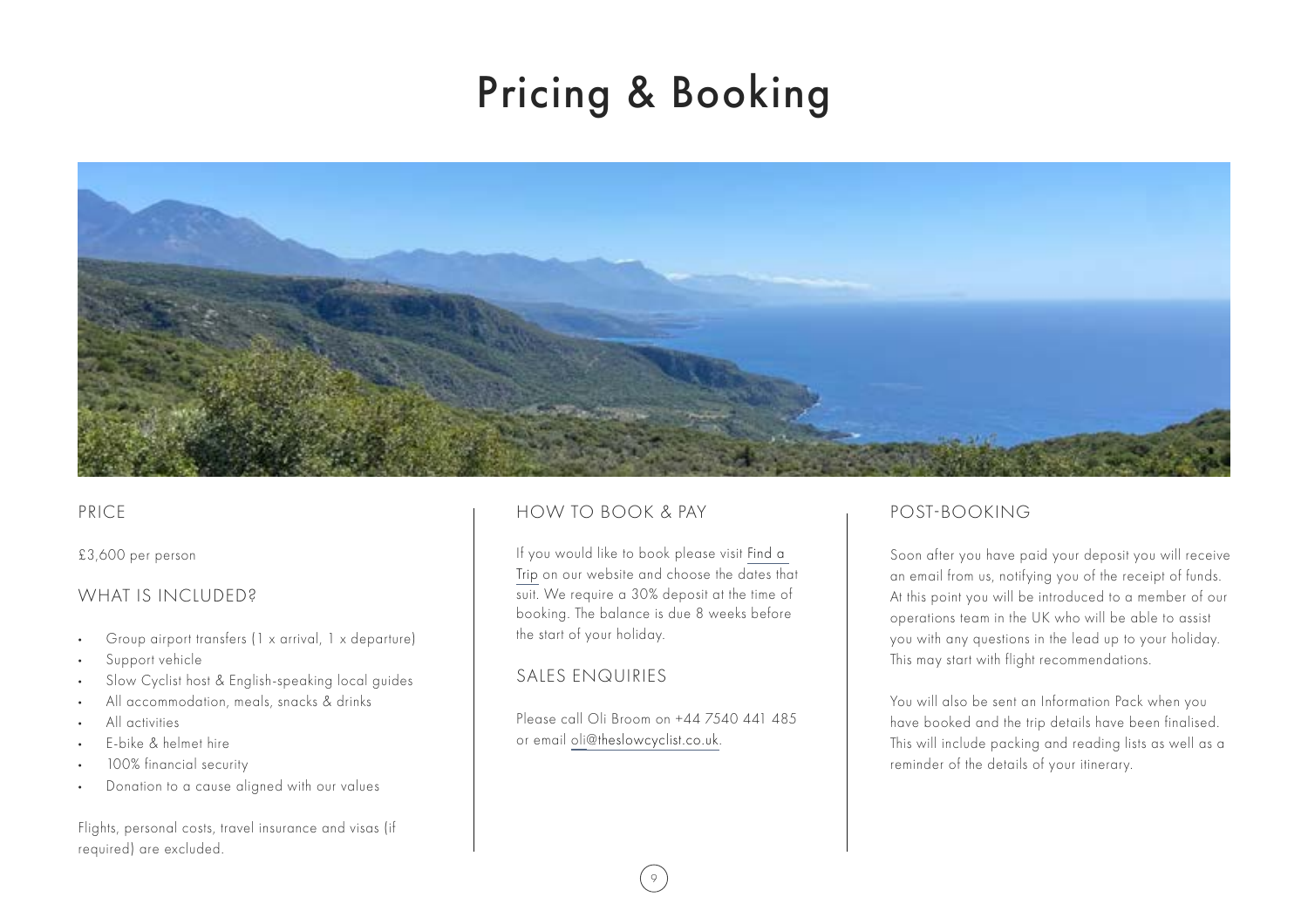### Travel Options



#### FLIGHTS & TRANSFERS

Flights are not included in the cost of the trip. You are responsible for booking your own flights to and from Greece. The flights listed below are recommendations only. Please let us know what you end up booking. We will provide one transfer for the whole group on both your first and last day. If you would like help booking your flights please contact Bob Peters: [bob.peters@travelcounsellors.com](mailto:bob.peters%40travelcounsellors.com?subject=) / + 44 7894 221 703.

#### **Outbound**

We will provide one transfer for the group for a flight into Athens or Kalamata. Please contact us for flight details.

Return

We will provide one transfer for the group for a flight from Athens or Kalamata. Please contact us for flight details.

 $\frac{1}{10}$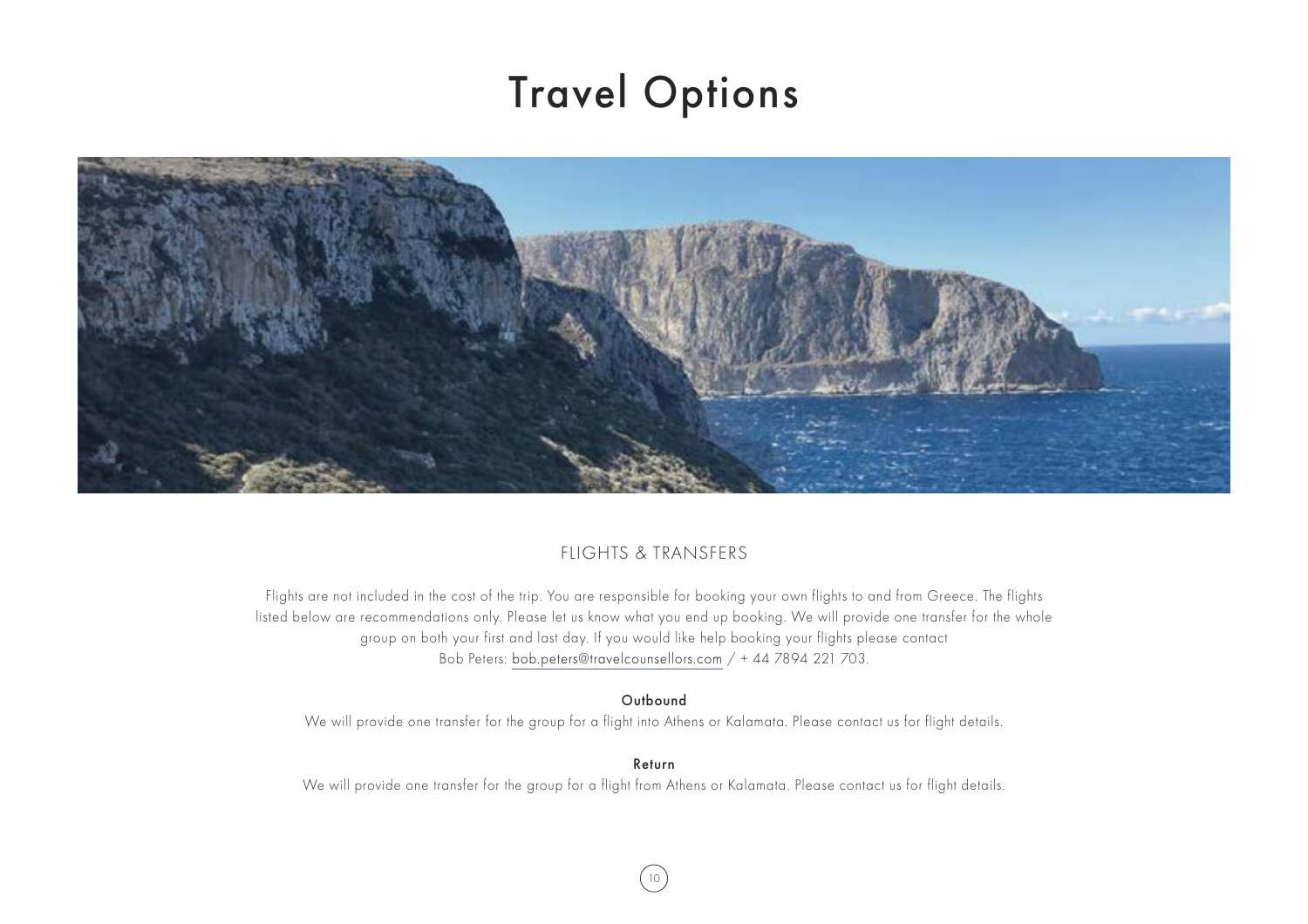# History of the Mani



In classical times, the Mani was not very different from the rest of Greece, though it was ruled by the renowned Spartan warriors. The real contrast with the rest of the country developed after the fall of the Roman Empire and the subsequent invasions that hastened the collapse of the Byzantine Empire, ultimately resulting in Ottoman

domination of the rest of Greece. Most significant was the fall of Mystras in 1460, causing many refugees to flee to the Mani. Survival on the peninsula depended on social dominance and that, in turn, depended on ownership of land and resources. Out of this ongoing struggle evolved a unique culture with its own, undeniably violent traditions.

11

The struggle for power in the Mani was therefore rooted in the need to obtain and control areas of valuable land and then to defend them against others, both domestic and foreign, with equal ambitions. The method of defence that evolved was the tower house, which continues to influence the architecture and character of the Mani.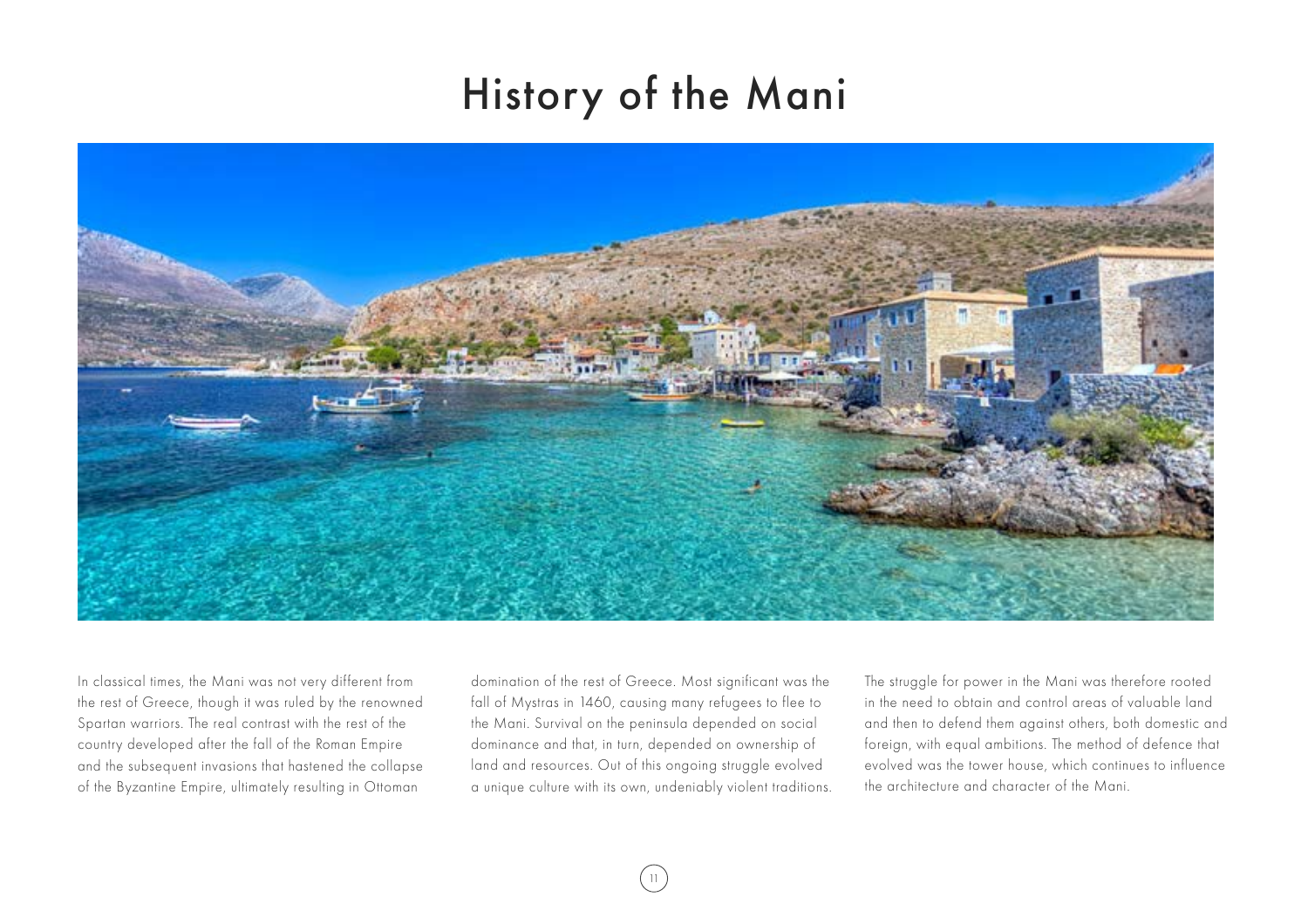



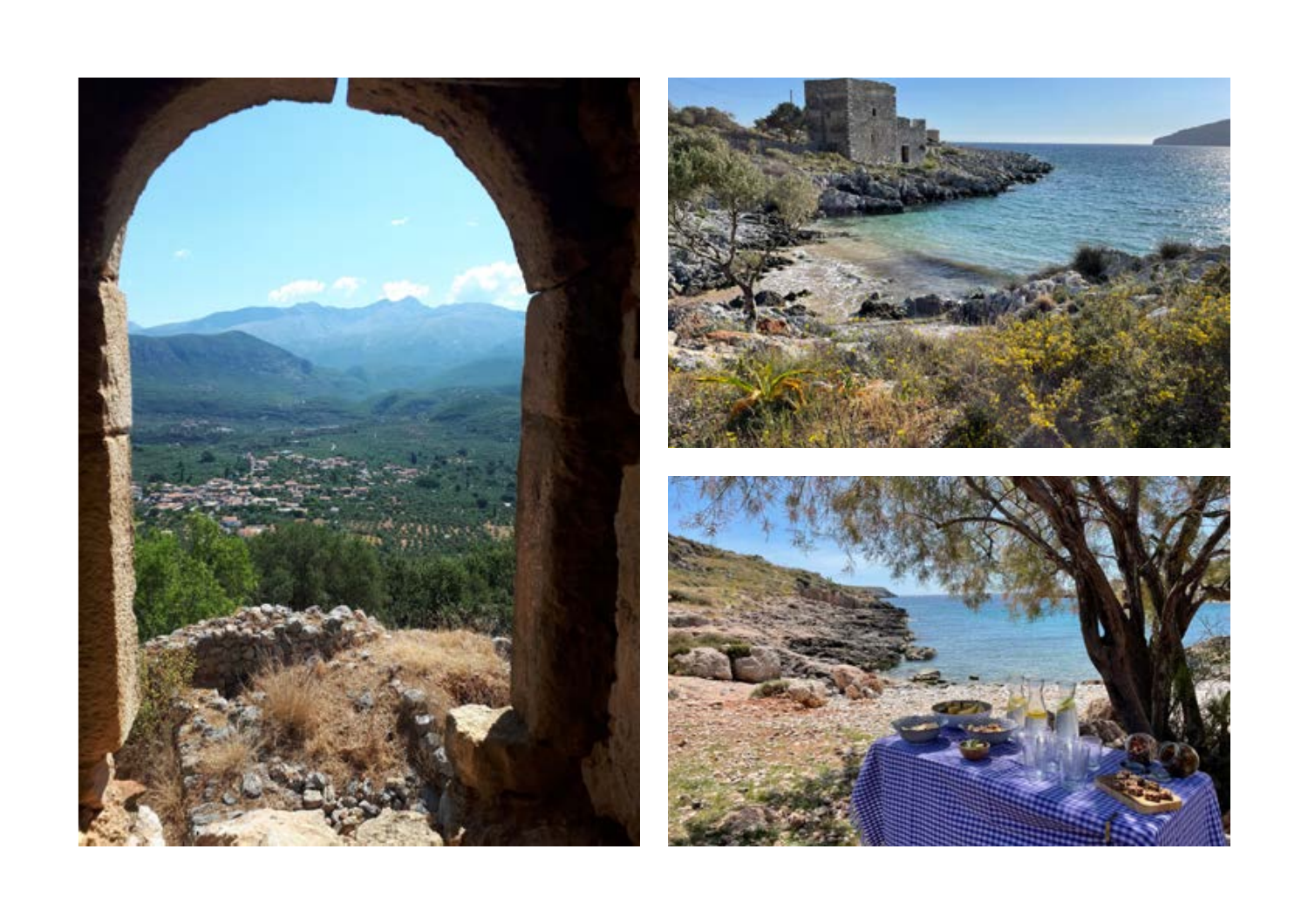